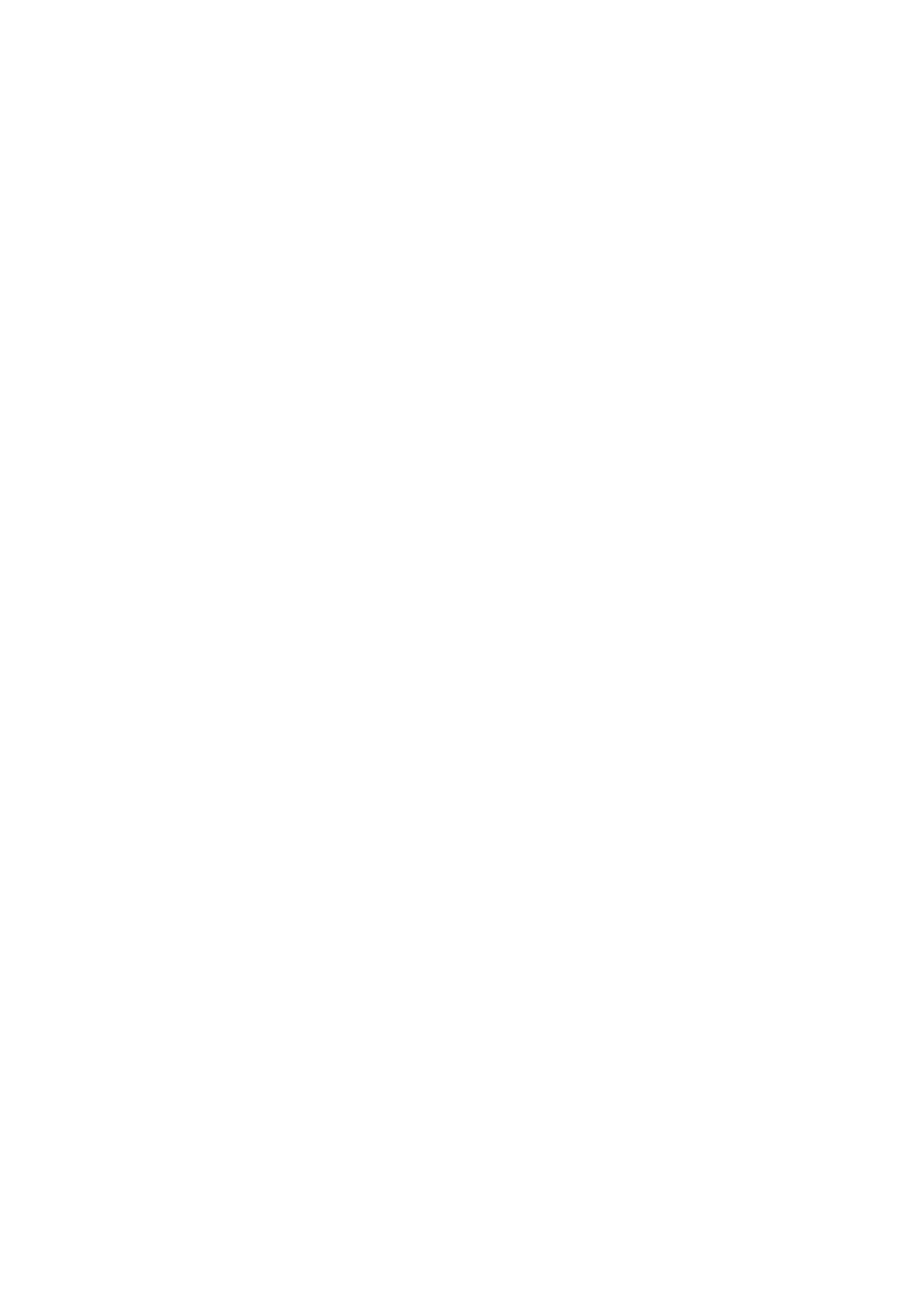# **Contents**

| 1              | Executive summary                                          | 3  |
|----------------|------------------------------------------------------------|----|
| $\overline{2}$ | Purpose and scope of the review                            | 5  |
| 3              | Our findings                                               | 7  |
|                | a. Availability of cover                                   | 7  |
|                | <b>b.</b> Limits of indemnity                              | 7  |
|                | c. Maximum excess levels                                   | 8  |
|                | d. Exclusion clauses                                       | 9  |
|                | <b>e.</b> Cover for appointed representatives              | 10 |
|                | <b>f.</b> Cover for Financial Ombudsman Services<br>awards | 11 |
|                | g. Inaccuracies in policies                                | 11 |
| 4              | Actions required and next steps                            | 13 |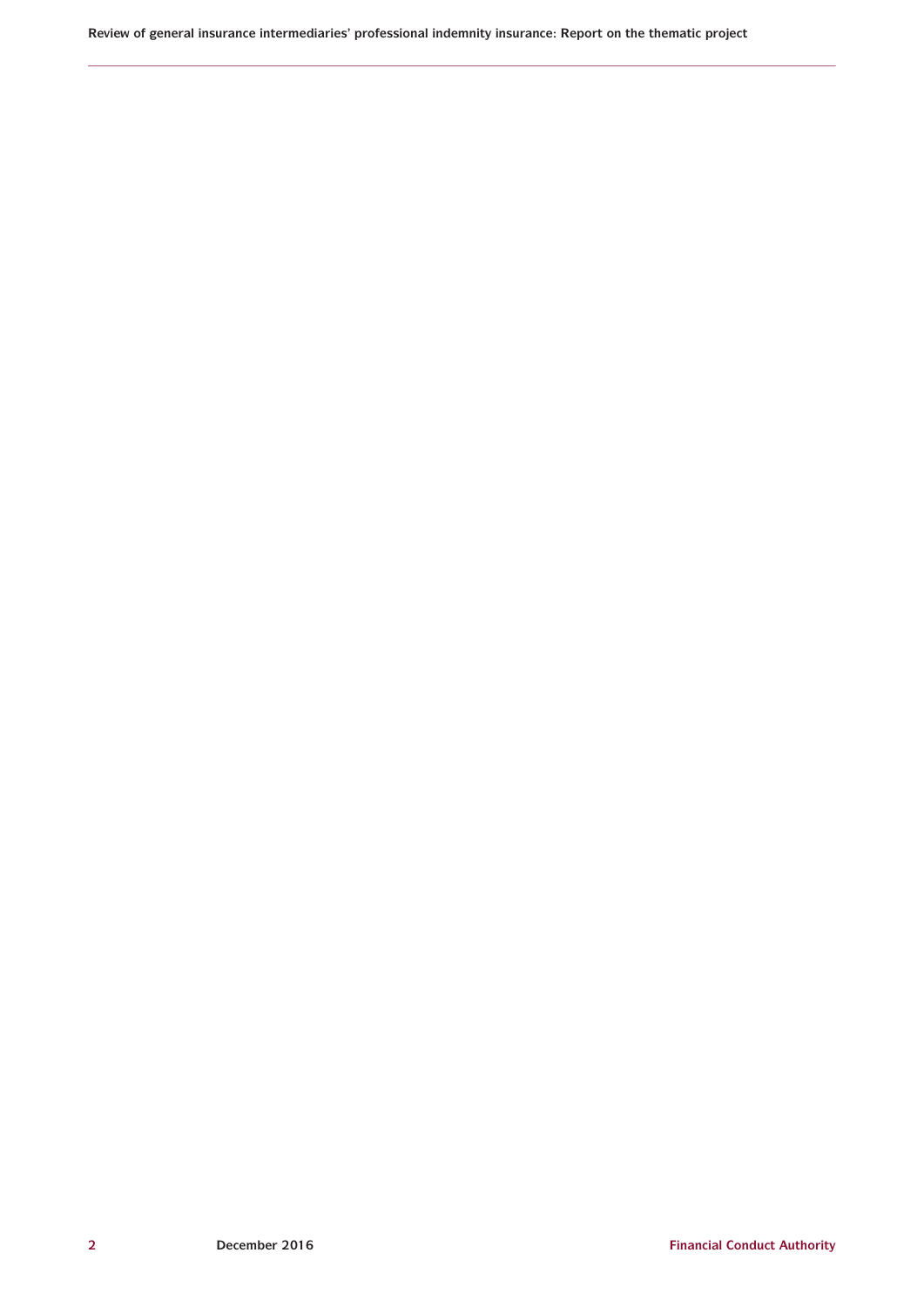# **1. Executive summary**

#### **Purpose of the review**

- **1.1** Professional indemnity insurance (PII) provides important protection for firms and their customers, in the event of professional failings by the firm. We carried out this thematic review  $t^{\circ}$ 
	- **•** evaluate the individual policies purchased by a sample of firms to assess whether they complied with the requirements in our Handbook (MIPRU<sup>1</sup>)
	- **•** to consider, taking into account the views of industry participants, how effectively the general insurance (GI) PII market was functioning, particularly in terms of the breadth of the market and the availability of cover
- **1.2** From the population of over 6,000 authorised GI intermediaries we selected an initial sample of 200 firms to provide information to us including copies of their policies.

### **What we found**

- **1.3 Availability of cover** Firms were able to obtain cover for claims that might arise from the range of their GI business including insurance broking, being a managing general agent (MGA<sup>2</sup>), the operation of binding authorities, claims handling, and having appointed representatives (ARs). Policies were provided by over 50 insurers and MGAs all of which were authorised in jurisdictions allowed by our Handbook.<sup>3</sup>
- **1.4 Policy limits and excesses** Firms were able to obtain cover for high limits of indemnity. In a small number of cases firms did not have the minimum level of cover required by our Handbook or had a policy excess greater than that permitted.
- **1.5 Exclusion clauses** Policies contained exclusion clauses which gave us significant concerns as their effect could be to reduce the scope of the cover below that required by MIPRU. The four types of exclusion clause were: Suitability of insurer (11 policies), Unrated insurers (two policies), Non-admitted insurers (13 policies), and Insurer insolvency (140 policies).

<sup>1</sup> The Prudential Sourcebook for Mortgage and Home Finance Firms, and Insurance Intermediaries (MIPRU).

<sup>2</sup> The Managing General Agents Association (MGAA) defines an MGA as 'an agency whose primary function and focus is the provision of underwriting services and whose primary fiduciary duty is to its Insurer principal'. MGAs are authorised as intermediaries.

<sup>3</sup> MIPRU 3.2.1R.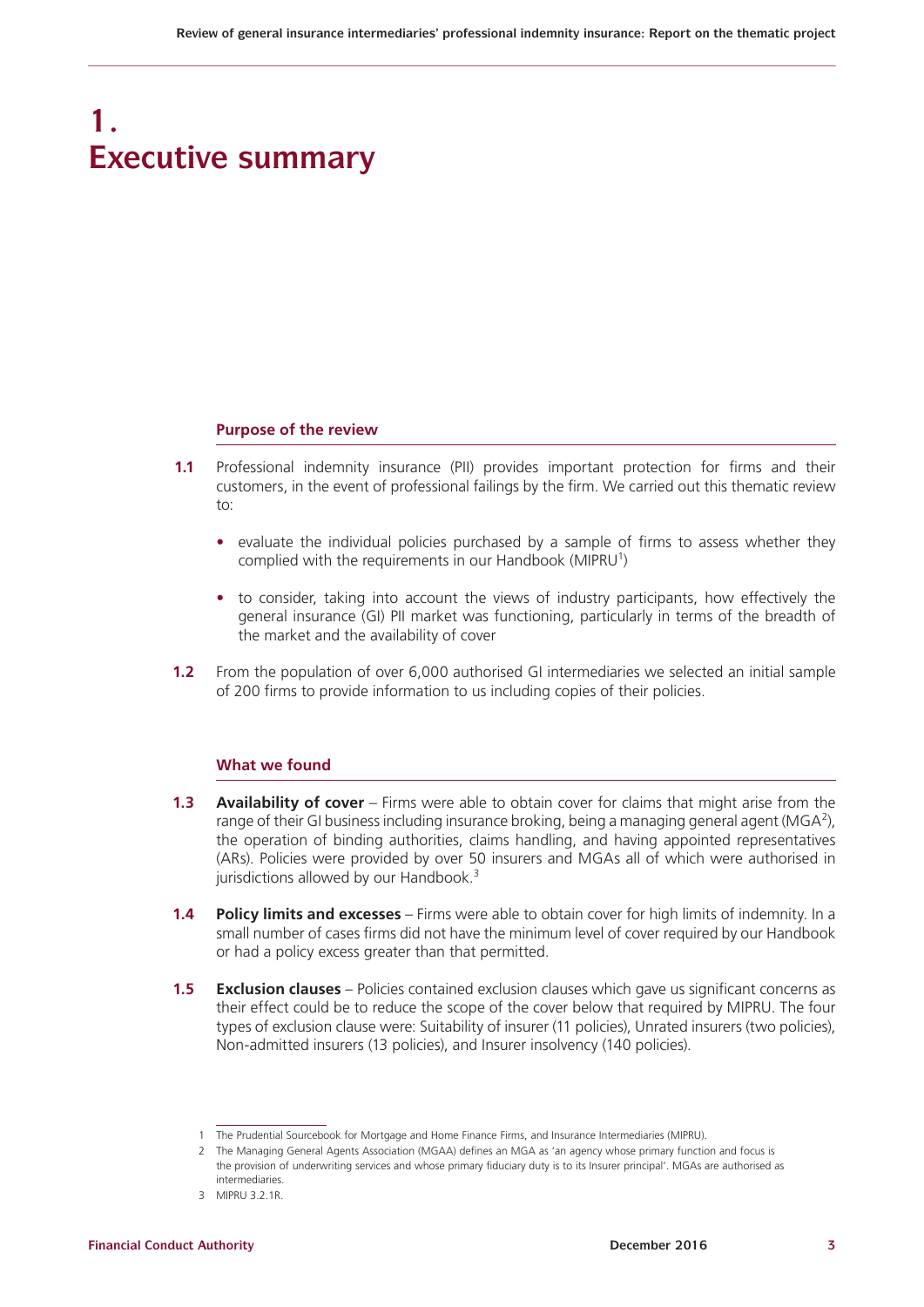### **Appropriateness of cover and accuracy of wording**

- **1.6** Many policies had inadvertent gaps in coverage or inaccuracies indicating that they had not been subject to appropriate review by firms themselves, the intermediaries they used to place their cover, or by the insurers and MGAs that provide products. This extended to:
	- **•** exclusions clauses intended to exclude investment-related activities but so widely drafted that they excluded GI intermediation
	- a lack of clarity about whether policies provided cover for: appointed representatives the firm might have; and for awards by the Financial Ombudsman Service (FOS) or inappropriate financial sub-limits for these awards
	- **•** out-of-date language particularly when referring to financial services regulators. One provider's policies also included a Y2K Compliance clause

### **Action required and next steps**

- **1.7** Where we have seen clear examples of non-compliance with our rules such as inadequate policy limits or exclusions which exclude all activity – we have raised this with the firms and ensured corrective action is taken. We will also provide brief feedback to those firms within the review where we have concerns about inaccuracies or inadvertent gaps in their policies.
- **1.8** We will engage with the sector through the relevant trade bodies to ensure that the issues emerging from the review are properly understood. This includes our concerns about the exclusion clauses we found in some policies.
- **1.9** We expect GI intermediaries that were not included in the review to review their PII policies to ensure that they meet MIPRU requirements.
- **1.10** We expect insurers and MGAs that provide PII in this area to review their products in light of the findings in this report to ensure they are consistent with the needs of those intermediaries to whom they are providing cover – including meeting the requirement of MIPRU.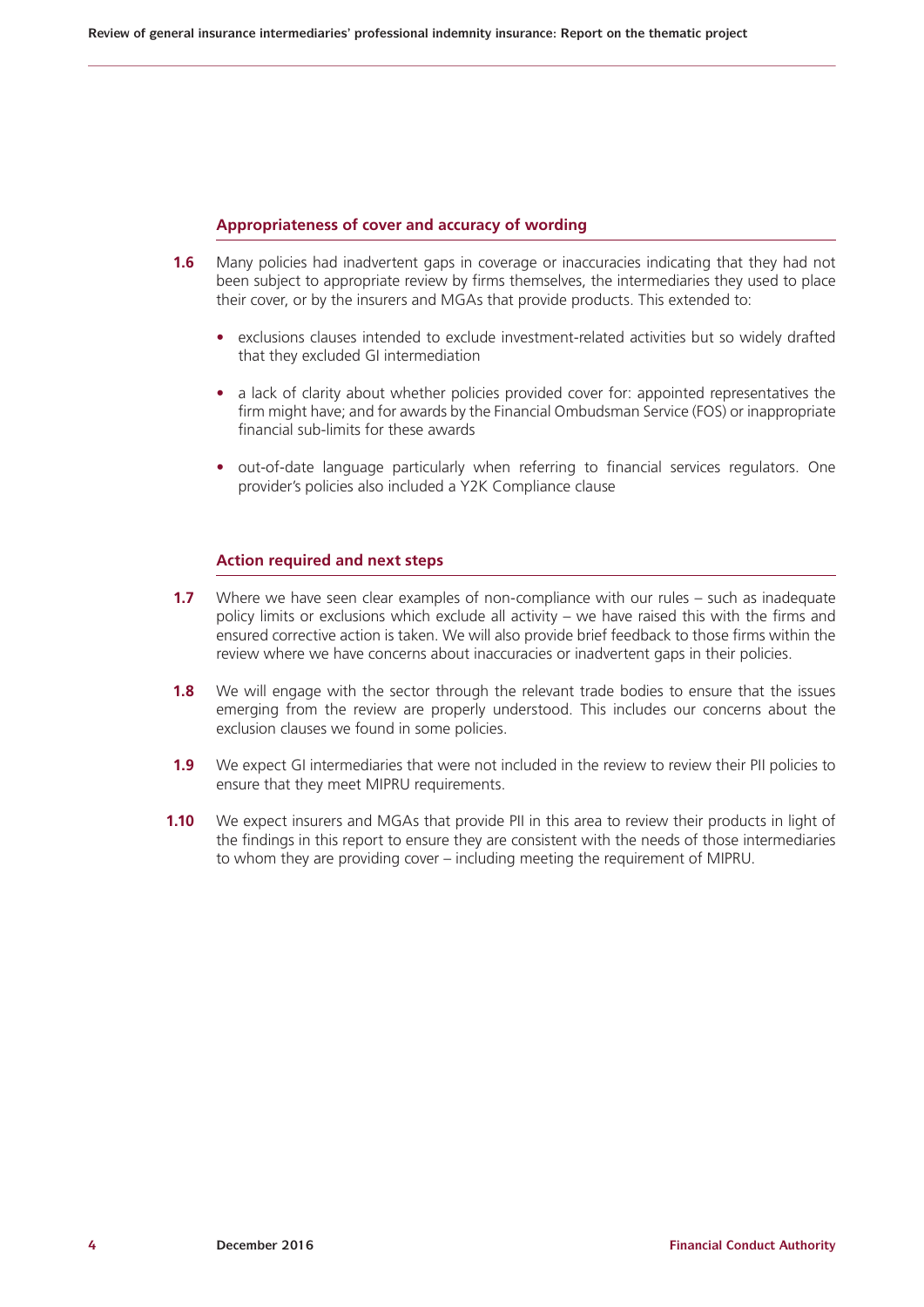# **2. Purpose and scope of the review**

- **2.1** The MIPRU 3 section of our Handbook requires firms carrying out GI mediation activities to have PII. This is to:
	- **•** ensure that firms have adequate resources to protect themselves, and their customers, against losses arising from breaches of their duties under the regulatory system or civil law<sup>4</sup>, and
	- **•** implement the requirement of the IMD for intermediaries to hold PII against any liability that might arise from professional negligence<sup>5</sup>
- **2.2** As an alternative to PII, firms are permitted to have a comparable guarantee provided by another authorised firm that has net tangible assets of more than £10 million.<sup>6</sup>
- **2.3** This project was undertaken to assess the extent to which a sample of 200 GI intermediaries met the requirements of MIPRU. We had seen some isolated issues in the course of our reactive supervisory work and had not previously performed any detailed review work in this area; as such, we wanted to establish the extent to which a sample of intermediaries were complying with these requirements. We also wanted to assess the breadth of the market and availability of cover, considering both what policy limits firms are able to purchase and the extent to which they are able to obtain cover for all the activities they carry out.

# **Scope of the review**

- **2.4** The initial 200 firms were selected predominantly via random sampling, but with the aim of including a wide cross-section of firms varying by size and whether GI intermediation was their primary activity or whether it was ancillary to their main business activity (such as property management, the sale of cars or other goods and services). The sample included Lloyd's brokers, intermediaries acting as MGAs, trade/professional bodies that provide insurance to their members, and insurers where they were carrying out intermediation.
- **2.5** Through an electronic data request, the 200 firms selected were asked to provide details of their PII, including a copy of their policy and their recent claims history. This information was intended to supplement what firms provide to us in their Retail Mediation Activities Return (RMAR). The returns were analysed against the requirements of MIPRU.

<sup>4</sup> MIPRU 3.1.3G (2).

<sup>5</sup> MIPRU 3.1.3G (1).

<sup>6</sup> MIPRU 3.1.1R (3).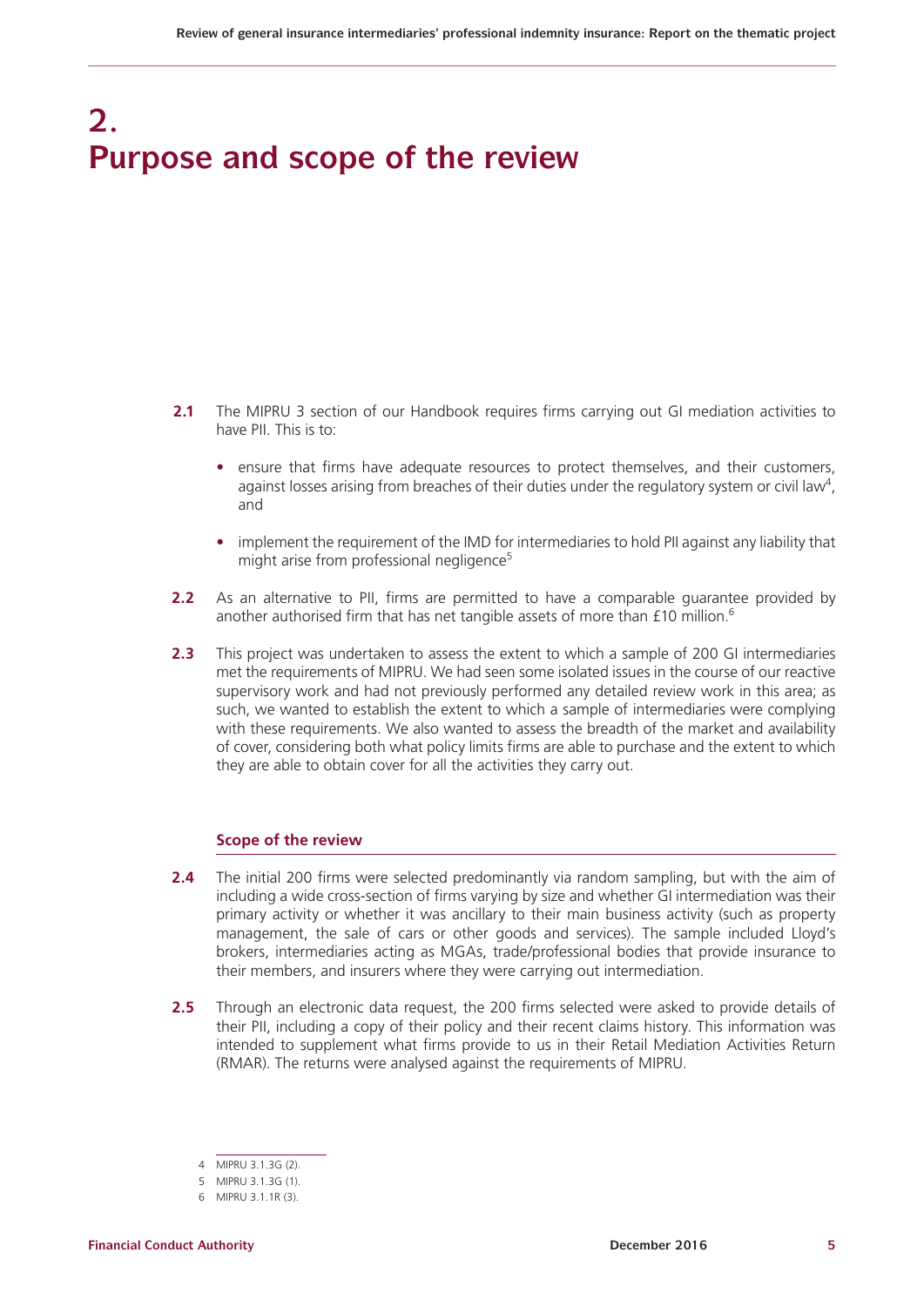- **2.6** In practice, 186 firms were surveyed. The other firms had, between the point in time from when the sample was selected and the date the data request was sent out, ceased business for various reasons or asked for their GI intermediation permission to be withdrawn. One firm in the sample had a comparable guarantee.
- **2.7** In addition to the survey of firms, we met with trade associations representing brokers (including London Market brokers), insurers, and MGAs. The aim was to seek the views of market participants about the size and breadth of the market, the range of cover available, and how the product performs. In general, what industry stakeholders told us about the market and availability of cover was consistent with what emerged from our analysis of individual firms' policies.
- **2.8** When considering the PII that firms had in place, we assessed this against the requirements set out in MIPRU 3.2, which include:
	- The product must be purchased from an insurer with appropriate authorisation in: the EEA: a Zone A country; or the Channel Islands, Gibraltar, Bermuda or the Isle of Man.<sup>7</sup>
	- There must be cover for claims arising from the conduct of the firm, its employees and ARs.<sup>8</sup>
	- Cover must meet the minimum limits of indemnity requirements.<sup>9</sup>
	- Cover must meet the requirements as to the policy excess.<sup>10</sup>
	- There must be appropriate cover in respect of legal defence costs.<sup>11</sup>
	- There must be continuous cover.<sup>12</sup>
	- There must be cover for Ombudsman awards made against the firm.<sup>13</sup>

<sup>7</sup> MIPRU 3.2.1.

<sup>8</sup> MIPRU 3.2.4 (1).

<sup>9</sup> MIPRU 3.2.7.

<sup>10</sup> MIPRU 3.2.11 and 3.2.12.

<sup>11</sup> MIPRU 3.2.4 (4). 12 MIPRU 3.2.4 (5).

<sup>13</sup> MIPRU 3.2.4. (6).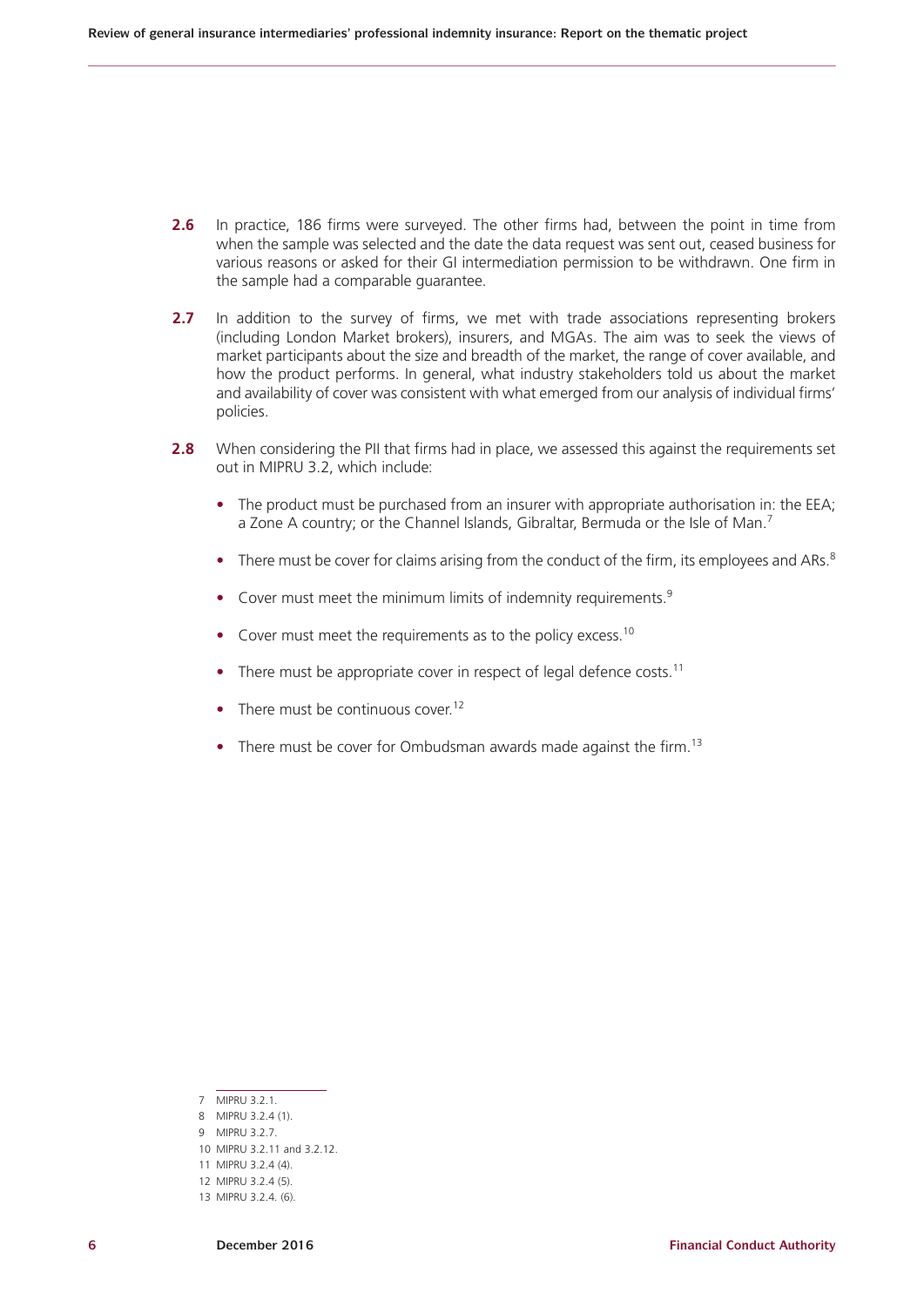# **3. Our findings**

## **a. Availability of cover**

- **3.1** In the course of our meetings, industry participants suggested that about 30 insurers were active in the market, indicating that there is sufficient breadth within the market to provide choice. In fact, we found that the market for GI PII was even wider than market participants thought. Within the sample of firms in the review, we found policies from nearly 60 providers. These comprised 40 insurers (not including those which provided 'following' capacity on larger subscription risks) and 16 MGAs. Of the insurers, 18 wrote only a single policy within our sample. The capacity of the MGAs was provided both by insurers that underwrite PII in their own right and by other firms.
- **3.2** Of the insurers and MGAs providing PII cover to firms within our sample, nearly 90% are located in the UK. All are authorised in jurisdictions permitted by MIPRU.<sup>14</sup>
- **3.3** We found that GI intermediaries were able to buy cover for the range of their GI business. This included insurance broking, being an MGA, operating binding authorities, claims handling, and having ARs. The terms under which cover was available varied and were more restricted in some instances. For example, in relation to binding authorities, cover was (in some cases) limited to binding authorities where all terms and conditions were pre-agreed; in other cases, cover was provided without these restrictions.
- **3.4** A limited number of firms in the review had cover for personal investment, pensions, and related activity. However, such activities were normally excluded from policies, as many of the firms in the sample do not undertake these activities.

# **b. Limits of indemnity**

- **3.5** We found that firms are able to buy high limits of indemnity where they require these. Four firms in the sample had policy limits greater than £100m (or currency equivalent). A further four firms had policy limits of between £50m and £75m.
- **3.6** We analysed the degree to which firms had bought policy limits that met the minimums stipulated in MIPRU.<sup>15</sup> These are:
	- **•** the equivalent of Euros 1,120,200 for a single claim, and
	- **•** the equivalent of Euros 1,680,300 in the aggregate, or 10% of a firm's income if this would result in a higher limit, up to a limit of cover of £30m

<sup>14</sup> MIPRU 3.2.1R.

<sup>15</sup> MIPRU 3.2.7.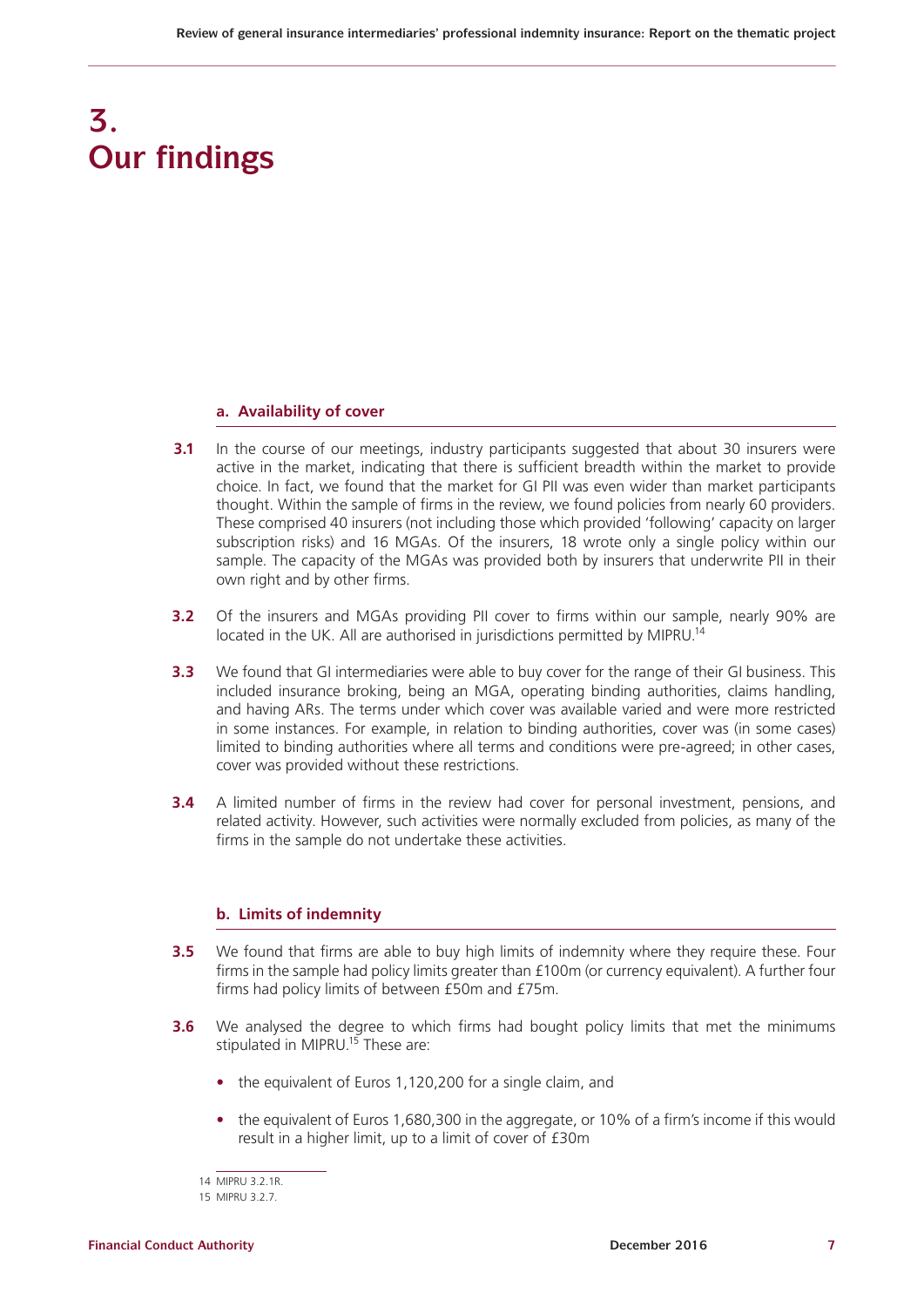- **3.7** MIPRU<sup>16</sup> also requires that if a policy is denominated in any currency other than Euros, a firm must take reasonable steps to ensure that the limits of indemnity are, when the policy is effected and at renewal, at least equivalent to those required. The vast majority of policies in our sample had limits denominated in sterling, though there were also policies with limits in US dollars (six policies) and Euros (four policies).
- **3.8** In regard to whether firms had the required minimum levels of cover:
	- At the time of our assessment (June 2016), one firm did not have the required minimum limit of cover for a single claim. At renewal of its PII, the firm had increased the amount of cover it bought to a limit greater than the required minimum.
	- Four firms did not have annual aggregate cover that equated to 10% of their annual income. up to a limit of cover of £30m. The degree of shortfall varied from £10.8m to £120k. In two cases, this was because the firm had misinterpreted MIPRU and the need to have cover up to 10% of annual income up to £30m of cover. These firms all bought additional cover or increased their limits so that they met the minimum requirements.
	- **•** We asked 26 firms whether, at the time they had bought or renewed their policy, its sterling limits equated, at the prevailing exchange rates , to the minimum 'any one claim' and 'aggregate' Euro limits required by MIPRU. Thirteen firms provided information confirming that their policies were compliant. Twelve firms increased the sterling limit of indemnity on their policies. One firm had ceased to trade since originally being surveyed.

### **c. Maximum excess levels**

- **3.9** MIPRU<sup>17</sup> stipulates that the maximum excess on a firm's PII policy should be:
	- the higher of £2,500 and 1.5% of annual income for firms that do not hold client money or other client assets; or
	- **•** the higher of £5,000 and 3% of annual income for firms that hold client money or other client assets
- **3.10** If firms have a higher excess than these relevant limit levels, they must hold additional capital. The tables in MIPRU<sup>18</sup> stipulate how much additional capital must be held, depending on the firm's income and the level of its policy excess.
- **3.11** We found that:
	- **•** Of the sample, 169 firms had excesses at or below the maximum permitted level.
	- **•** Thirteen firms had excesses greater than those permitted but held at least the required level of additional capital.
	- **•** One firm had an excess greater than permitted and did not have the additional capital required to support the increased excess. When this issue was raised, this firm reduced the excess on its policy to a compliant level.

<sup>16</sup> MIPRU 3.2.8.

<sup>17</sup> MIPRU 3.2.11 and 3.2.12.

<sup>18</sup> MIPRU 3.2.14.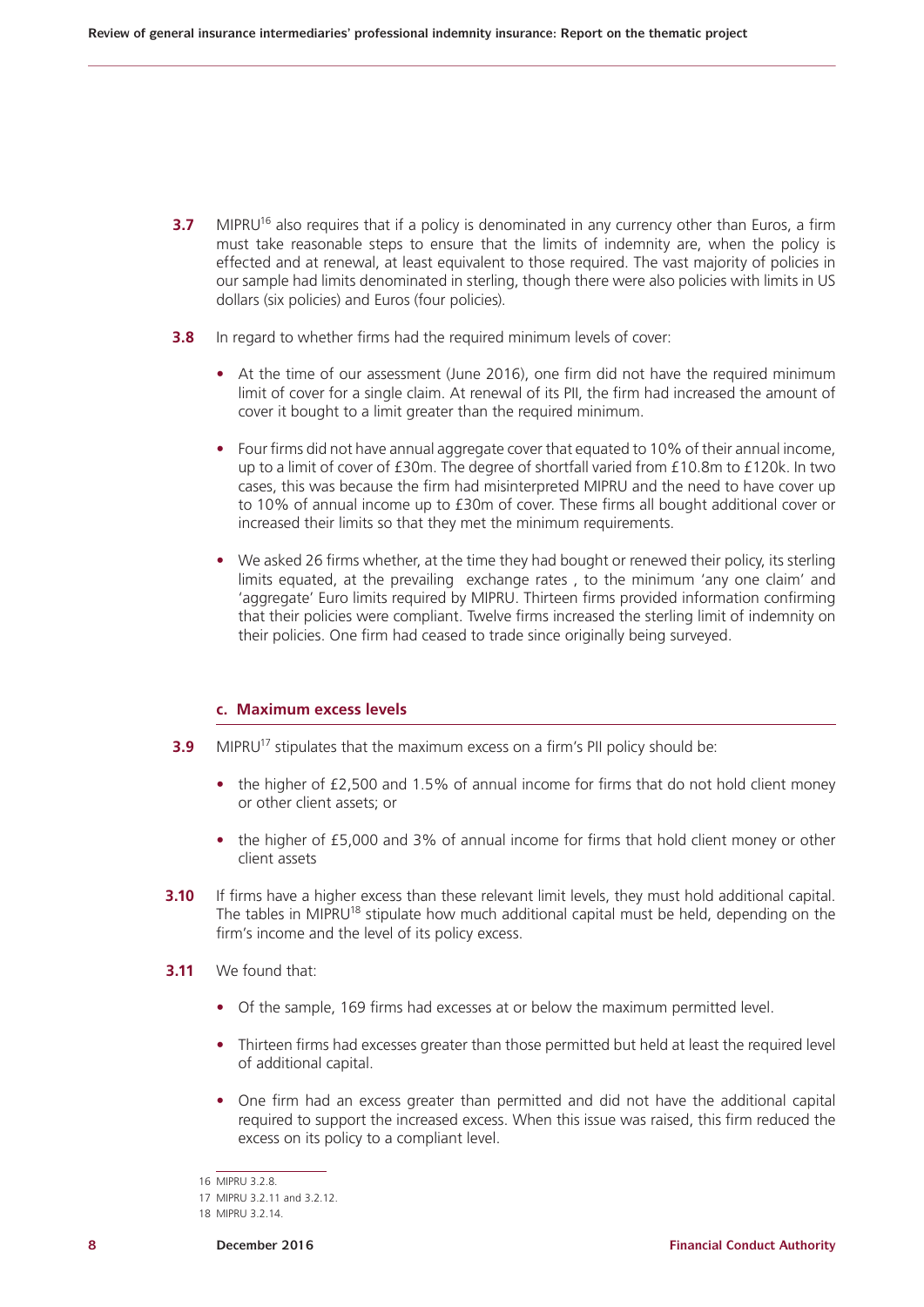# **d. Exclusion clauses**

**3.12** In our review and assessment of policies, we found a number of exclusion clauses that remove certain types of claim from cover. This raised the question of whether these clauses were formulated in a way that leads to the MIPRU requirement to have cover in relation to claims for which the firm may be liable not being met.<sup>19</sup> The four broad types of exclusion we identified in the sample of policies related to suitability of insurer, unrated insurer, non-admitted insurer, and insurer insolvency.

### **Suitability of insurer exclusion**

**3.13** We found this type of exclusion in 11 policies, from five different providers, most of which were providing PII cover for intermediaries operating as insurance brokers with regulatory permission to provide advice. An example of such a clause is:

*'Any claim arising from advice by the insured on the suitability (which expression shall, without prejudice to the generality of such term, include financial standing) of any insurer with whom any insurance (including reinsurance) is placed.'*

**3.14** One of the core functions these intermediaries were performing is providing advice about the suitability of insurance companies, including their products, claims service and financial standing. This exclusion therefore appears to be inconsistent with the MIPRU requirement for cover to be for insurance mediation. We raised this issue with the intermediaries in question, who then had this exclusion removed from their existing policy or by arranged alternative cover.

# **Unrated insurer and Non-admitted insurers exclusion**

**3.15** We found the Unrated Insurers exclusion in two policies, which were from the same provider. The wording of the clause is:

*'…arising directly or indirectly out of the placement of insurance or reinsurance with any insurer or reinsurer who, at the time of the placement, held a financial strength, credit or other similar rating of less than A- from any one of A M Best, Standard & Poor's, Moody's or Fitch Ratings. However, this EXCLUSION shall not apply where you have obtained written agreement from your client to place their insurances with this insurer or reinsurer.'*

**3.16** We found one variant or another of the Non-admitted insurer exclusion in thirteen policies from four different providers. An example of this exclusion is:

*'Any business placed with any insurer or reinsurer who is not authorised to transact insurance business in the United Kingdom by the Department of Trade and Industry or any other equivalent European regulatory body, unless you have informed your client of this and of the*  fact that the policy will not be protected by the Policyholders Protection Fund and your client *has nevertheless given you written instructions to place the business with that insurer.' <sup>20</sup>*

**3.17** If the intermediary does place business with unrated or non-admitted insurers without obtaining the necessary written client agreement, then the effect of this clause is to remove claims arising from this business from the cover under the policy. This appears to be inconsistent with the requirement in MIPRU for cover to be for claims for which the firm may be liable as a result of its conduct.

<sup>19</sup> MIPRU 3.1.1 (1).

<sup>20</sup> The out-of-date references to the DTI and PPF are as included within the policy wording.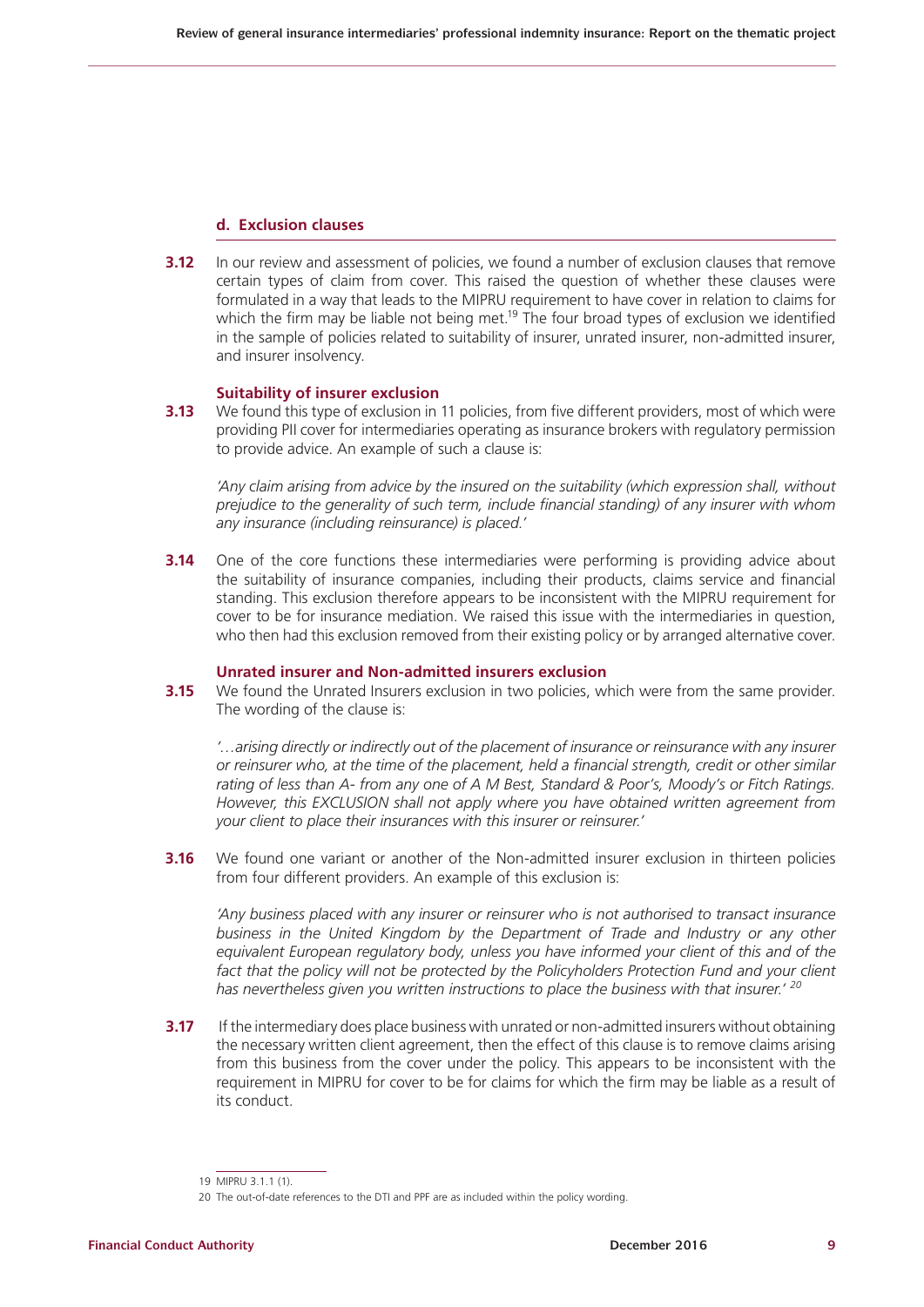**3.18** Where we found these clauses in the policies of firms within the review we raised our concerns with them. In all cases they confirmed that they did not place business with unrated or nonadmitted insurers. Nevertheless, where PII providers have concerns, due to financial rating or other reasons, about intermediaries placing business with particular categories of insurer firms may wish to consider mitigating strategies which do not risk excluding the required cover for claims for which the intermediary may be liable.

#### **Insurer insolvency exclusion**

- **3.19** In one form or another, we found insurer insolvency exclusions in 140 of the policies we assessed. Some of the clauses referred to the insolvency of insurers; others, more commonly, extended to the insolvency of the range of financial institutions with which a firm has had dealings, including building societies, banks, investment managers, and stockbrokers.
- **3.20** In our discussions with PI insurers, they explained that insurer insolvency exclusions are included in policies, as they do not want to underwrite the credit risk of the insurers with which the intermediary places policies. In the event of the insolvency of an insurer, they considered that policyholders should seek compensation from the Financial Services Compensation Scheme (FSCS).
- **3.21** However, we found that the breadth of the exclusion clause varied widely specifically how closely linked the claim needs to be to the insolvency of the insurer or other financial institution to be excluded. In many cases, we were concerned that the exclusion clause would not provide intermediaries with the necessary cover under the policy for claims for which they may be liable. This could be because the intermediary did not act on instructions and add an item to the insurance or increase a sum insured, and the client's insurance happens to be placed with an insurer that has become insolvent. Alternatively, there may have been negligence on the part of the intermediary in the selection of an insurer that subsequently became insolvent.
- **3.22** It is not clear to us how insurer insolvency exclusion clauses, formulated in a broad fashion, would operate effectively to ensure that the required cover under MIPRU remains in place.

### **The implications for firms**

- **3.23** The obligation is on GI intermediaries to ensure their policy is compliant with MIPRU and provides adequate cover for claims arising from their intermediation activities. Firms will want to assess, with the assistance of specialist PII brokers (where they use one to place their insurance), whether any exclusions in the PII policy has the effect of the requirements of MIPRU not being met, as the policy does not provide appropriate cover for all of the intermediation activities that they carry out.
- **3.24** Product providers (insurers and MGAs) should also consider whether exclusions within their policies mean they are providing products suitable for the GI intermediary customers within their target market.

#### **e. Cover for Appointed Representatives (ARs)**

**3.25** We found that 119 policies explicitly provided cover for ARs. The basis on which they provided this cover varied. In some cases, all ARs had to be notified to, and agreed by, the insurer. In other cases, the ARs were listed in the schedule to the policy. In other cases, there was blanket cover for the firm's ARs, with no requirement for them to be notified to, or agreed by, the insurer.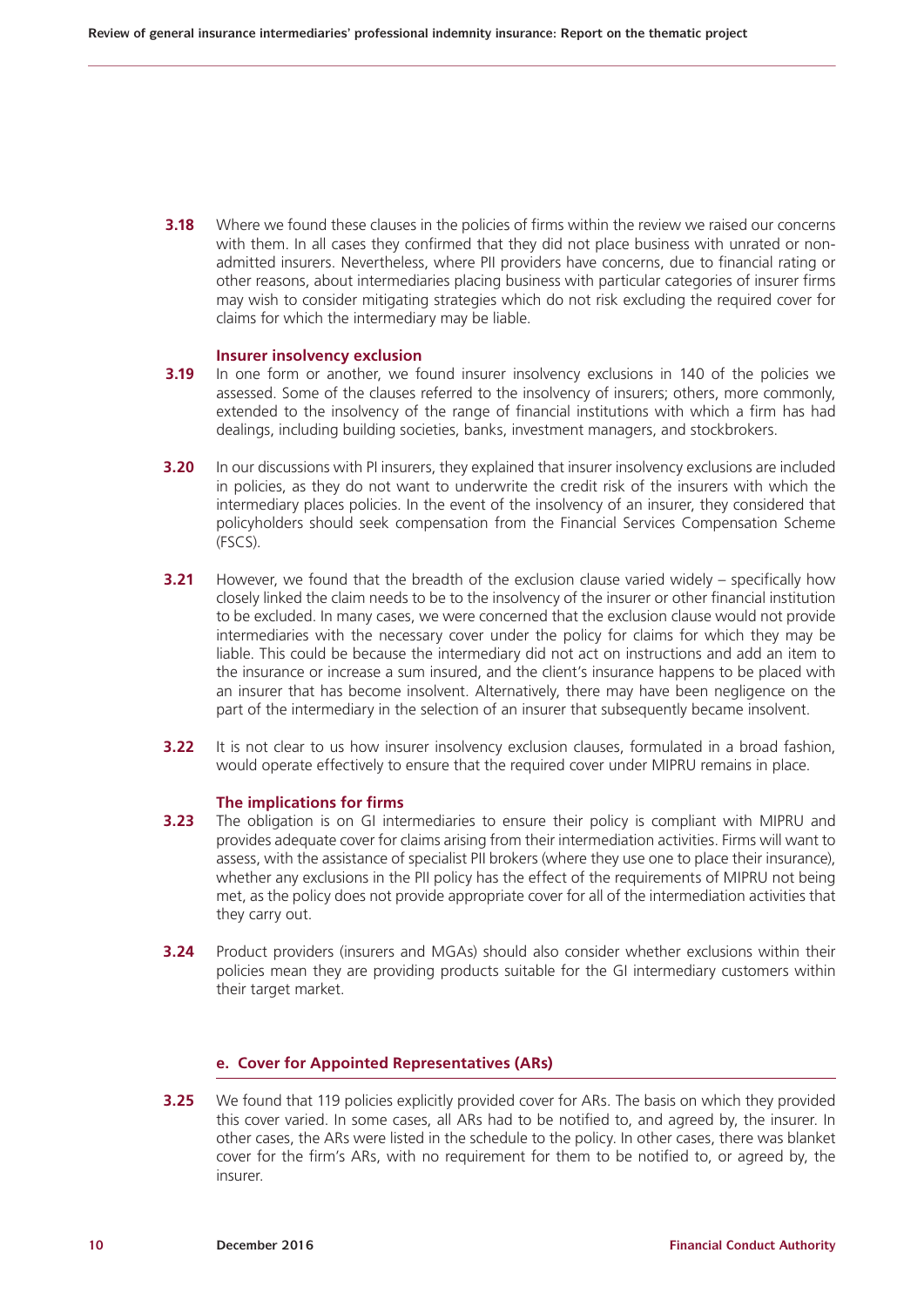**3.26** In the policies of 69 firms there was no specific cover for claims in relation to the conduct of ARs. 21 of these firms currently have ARs on the Financial Services Register, creating the risk that there is not appropriate cover in place for these AR activities. In some cases, where there was not explicit cover for ARs, the policies did include 'agents' of the firm generally. Other policies contained a clause stating that the policy provided cover that met the minimum insurance requirements required by the FCA. However, policies that do not make explicit provision for ARs risk not meeting the requirements of MIPRU.

## **f. Cover for FOS awards**

**3.27** The FOS can make binding awards up to £150k. The amount FOS could award was increased from £100k to £150k for complaints received after 1 January 2012. We considered how and whether the policies in our sample provided cover for FOS awards and found that, in the majority of policies, there was explicit cover for FOS awards. However, some policies that provided explicit cover only did so subject to a financial sub-limit. In 15 policies, the sub-limit was £100k for any one claim, the limit presumably not having been increased in line with the increase in the maximum FOS award, and therefore being insufficient to provide full cover for FOS awards. Sixteen policies had an annual aggregate limit of cover for FOS awards of, most typically, £150k which could be exhausted quickly if FOS made a number of awards against the firm, and did not appear to provide the minimum extent of cover required by MIPRU. In 48 policies, cover for FOS awards was not explicitly provided. We saw policies containing various different formulation of what was covered under the insuring clause, where it was not clear that the policies provided cover for FOS awards. Policies with no explicit provision for FOS awards risk not meeting the requirements of MIPRU.

### **g. Inaccuracies in policies**

**3.28** In addition to the findings already mentioned, there was other evidence to suggest that policy wordings were not being regularly and carefully reviewed and updated as necessary. We saw a small number of policies that contained exclusions which, as drafted, excluded GI mediation. The purpose of these exclusions appeared to be to exclude investment-related activities. However, because of the way these exclusions were drafted, and not overridden by more specific policy terms or endorsements, the effect was to exclude all financial services activities including GI intermediation. An example of this is:

# **Exclusion that excluded GI intermediation**

 *'Any regulated activities as defined in the Financial Services and Markets Act 2000, as amended from time to time…*

*…arising from Insurance and Investment Services regardless of whether or not such Insurance and Investment Services are in contravention of or breach FSA 86 or FSMA.'*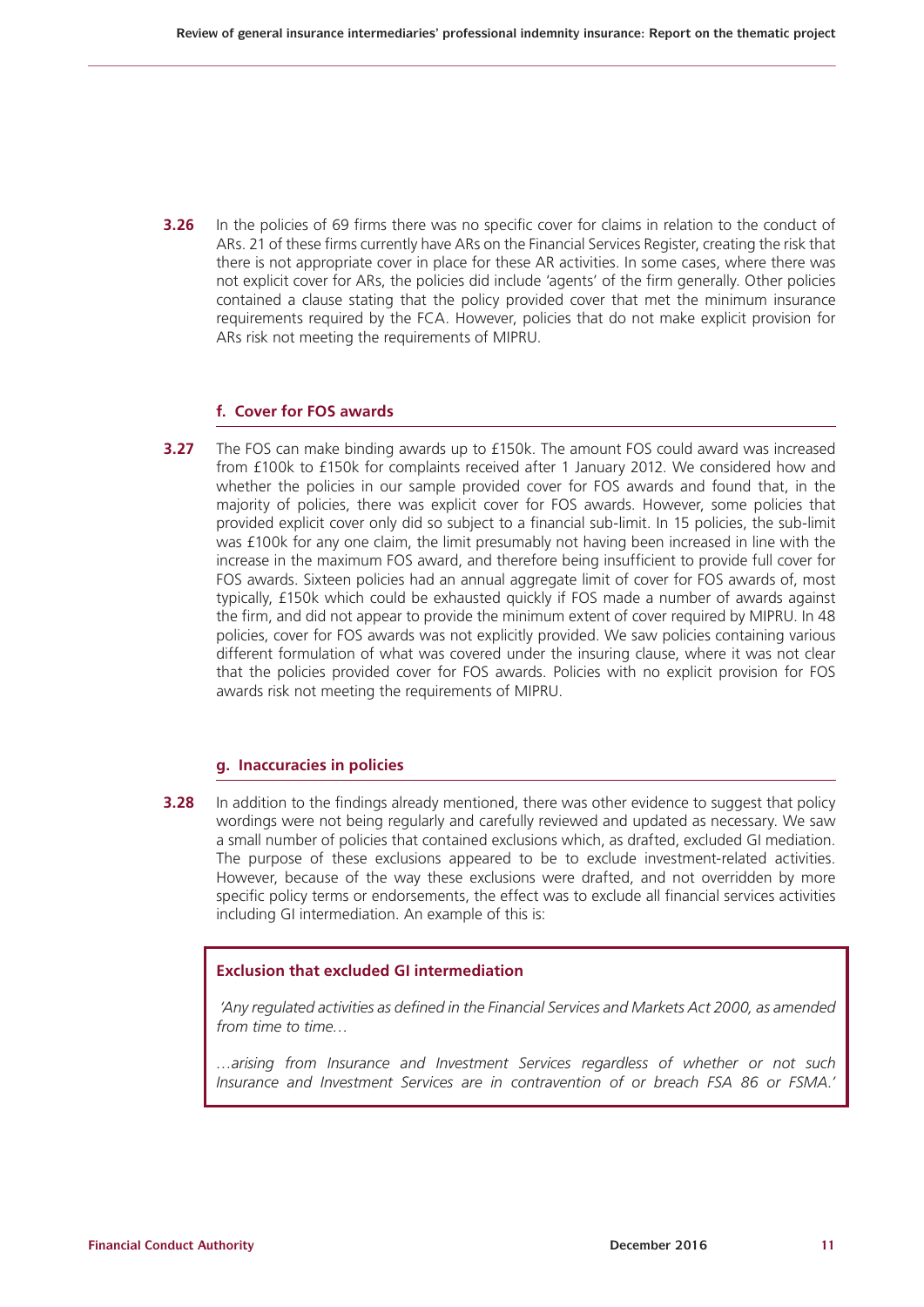**3.29** Where we encountered such exclusions, we drew them to the attention of firms. The firms then obtained endorsements from the product provider to ensure that the policy provided appropriate cover for GI intermediation, as originally intended. There were 48 policies that included out-of-date language when referring to financial service regulators. This ranged from reference to the 'FSA' rather than 'FCA' to, at the most extreme, reference to the 'DTI' as the insurance regulator and the 'General Insurance Standards Council' (GISC). The DTI ceased to be responsible for GI regulation in 1998 and GISC for conduct self-regulation in 2005. In addition, the policies of one product provider include a Y2K compliance clause.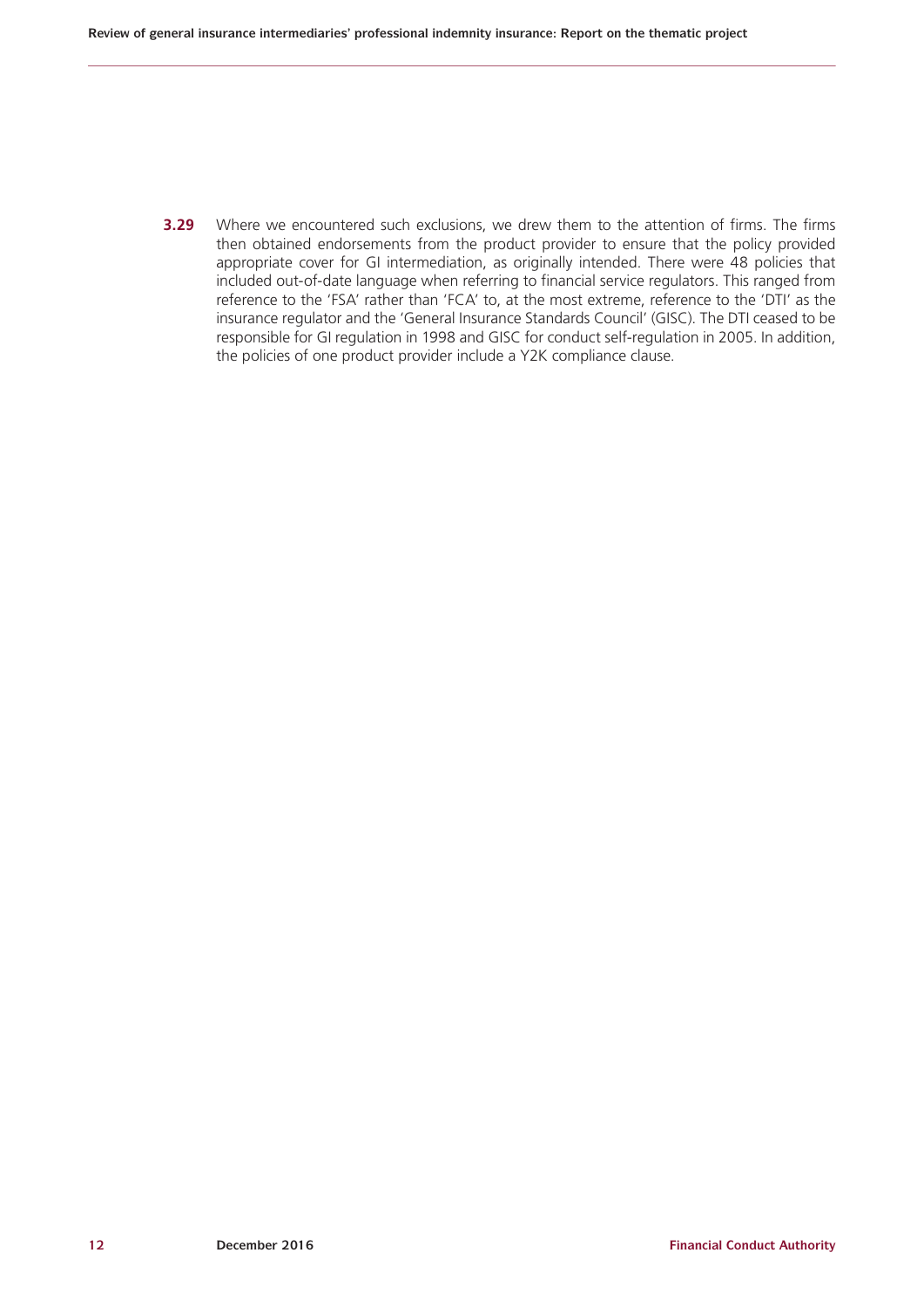# **4. Actions required and next steps**

### **Firms in the review**

- **4.1** We have already engaged with the firms in the review:
	- **•** Where we had concerns as to whether the limits of indemnity and excesses on their policies were compliant with MIPRU. The firms have amended their policies where necessary.
	- **•** Where policies contained exclusions that were drafted so widely as to remove all cover, the firms were contacted and they proactively sought to have their policies amended to reflect the original intent behind the mis-worded exclusion.
- **4.2** However, many of the policies of these firms still contain concerning features, such as relating to inappropriate financial sub-limits for FOS awards and out-of-date references to regulatory bodies.
- **4.3** Feedback is being provided to firms where we had concerns about the policy terms being wholly compliant with what is required under MIPRU. This includes firms:
	- **•** Ensuring that action is taken to remove inaccuracies from their policies
	- **•** Ensuring the policy provides the cover required for FOS awards and ARs
	- **•** Reviewing whether the effect of exclusions in their policy (of the type considered in this report) is to provide less than the full cover for their intermediation activities, as required by MIPRU.
- **4.4** Where we have found issues with the PII in place, we are considering whether there is a need for further regulatory action. Where we find such issues in future, we will also consider the need for additional actions, having regard to the fact that we have highlighted this area and these issues via the publication of our findings following this piece of work.

# **Other GI intermediaries**

- **4.5** We expect GI intermediaries that were not included in our work to review their policies in the light of the findings set out in this report, engaging the assistance of the third-party intermediaries that place their PII as appropriate. In performing this review, we would expect firms to ensure that the policy meets the requirements in MIPRU 3 including that:
	- **•** they have limits of indemnity which comply with the '10% of annual revenue up to £30m of cover' requirement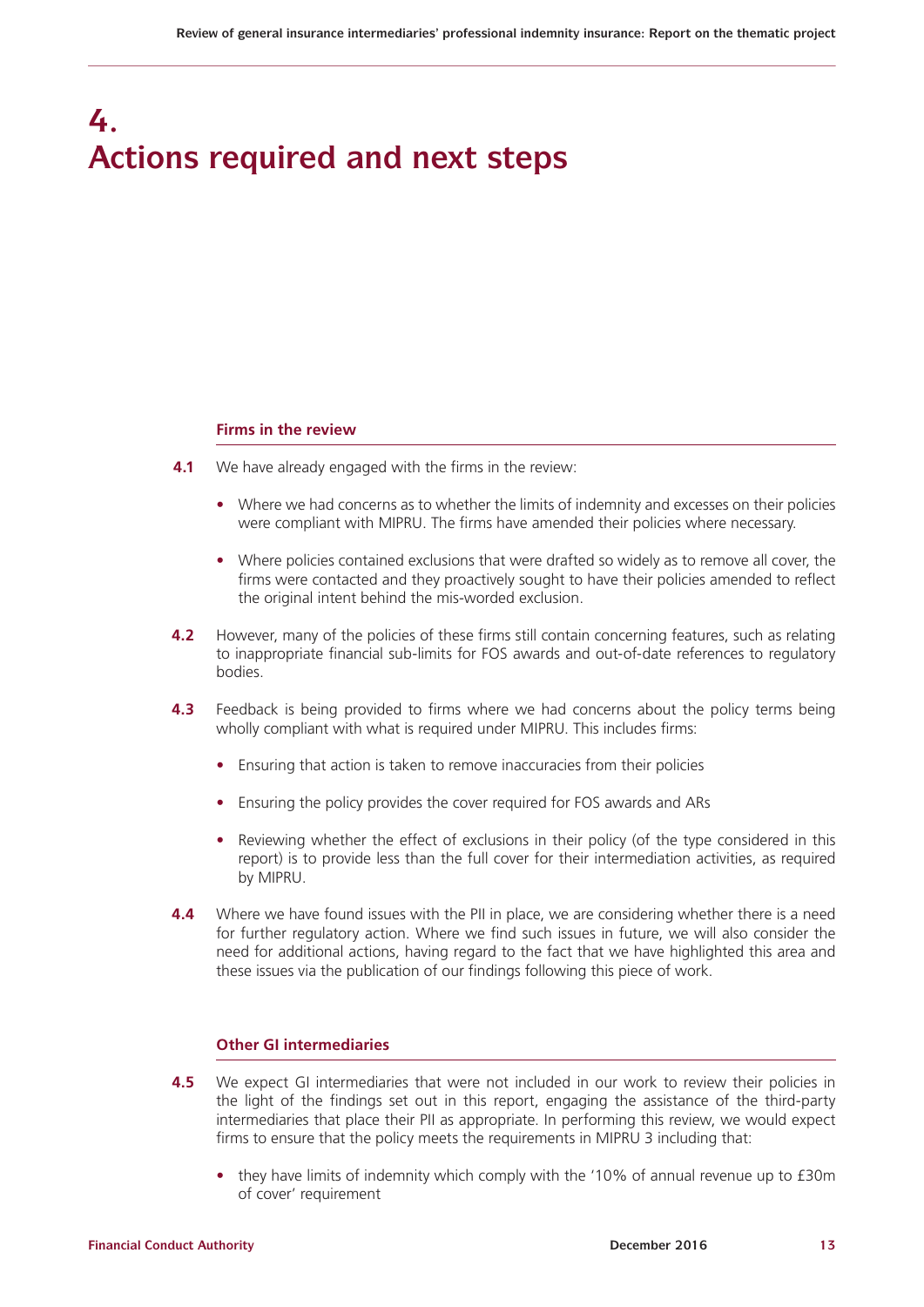- the sterling limits in their policies meet, when bought or renewed, the minimum Euro limits in MIPRU 3.2.7R (especially in the light of the changes in the exchange rate that have taken place since the referendum on membership of the EU)
- the policy excesses, supported by additional capital where required, do not exceed that permitted by MIPRU
- **•** the policy provides adequate cover for FOS awards
- the policy does not contain exclusions that have been inaccurately drafted (for example, as to remove all cover from the policy)
- **•** the policy does provide cover for ARs (if the firm has them)
- the policy does not contain exclusions, the effect of which is to provide less than the full cover for the firm's intermediation activities, as required by MIPRU; and
- the policy does not contain out-of-date references to regulatory bodies, and other matters, such as Y2K compliance
- **4.6** PII policies should not contain inaccuracies, errors or exclusions that serve to create gaps or omissions in the required cover. Policies should be reviewed carefully, including at each subsequent renewal, to ensure that they remain compliant, are free of inaccuracies, and provide cover for claims arising from any of the activities of the intermediary.

### **Product providers**

**4.7** We would expect insurers and MGAs that provide PII in this area to review their products in the light of the findings in this report to see if they are consistent with the needs of those intermediaries to whom they are providing cover, including their cover with the relevant MIPRU requirements.

### **Industry engagement by the FCA**

**4.8** Further to the publication of this report we will engage with relevant stakeholders in the GI industry, including through the appropriate trade bodies, to discuss the findings and provide additional clarity around our expectations. This will ensure that there is a clear understanding of our findings and what actions need to be taken to address the identified issues.